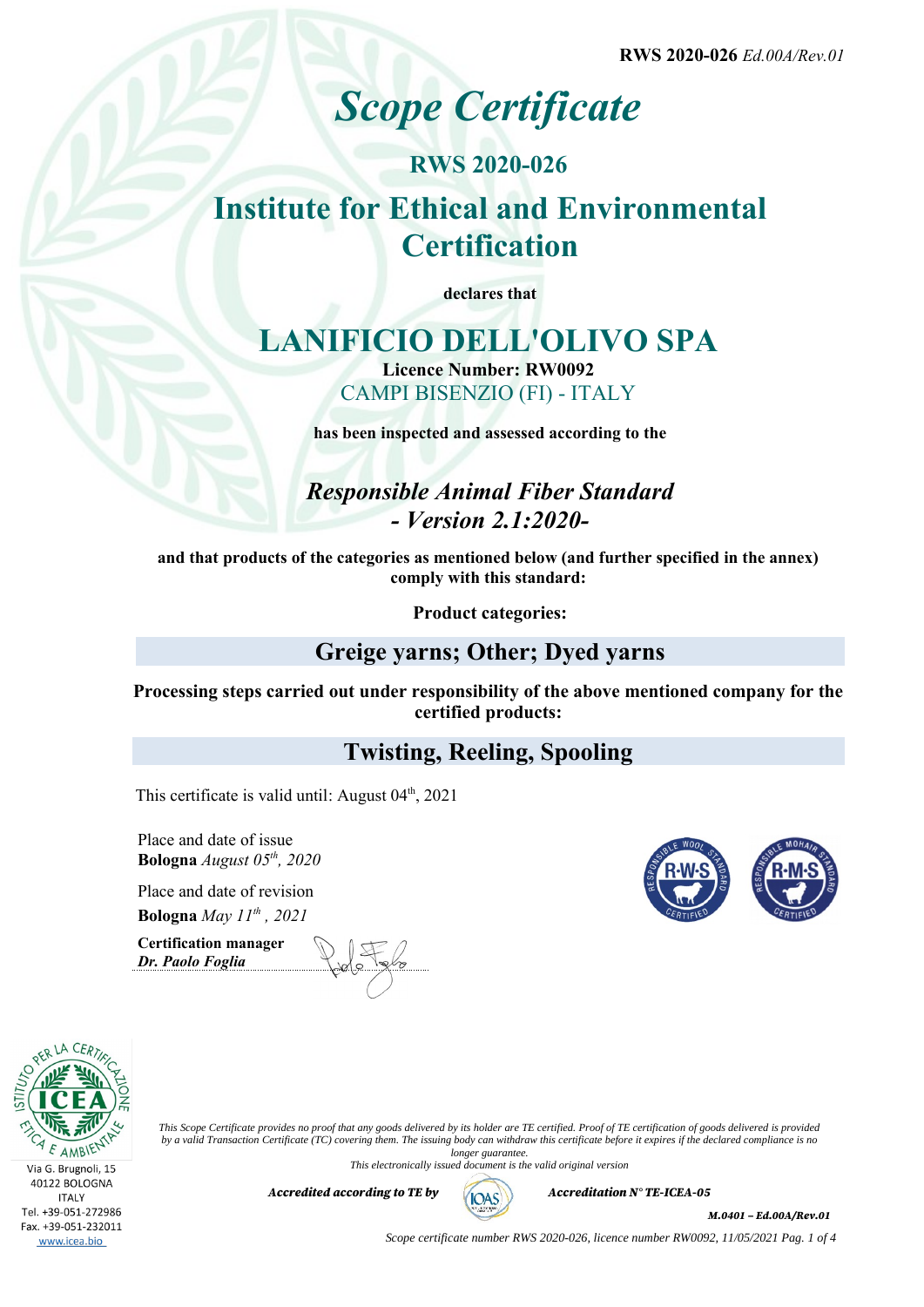**RWS 2020-026** *Ed.00A/Rev.01*

#### *Certified entity:* **LANIFICIO DELL'OLIVO SPA**

**Responsible Animal Fiber Standard**

#### **Appendix to certificate no.: RWS 2020-026**

In specific the certificate covers the following products:

|  | <b>Products</b>       |                                                                      | <b>Material Composition</b>        |                       |                | Label grade   |
|--|-----------------------|----------------------------------------------------------------------|------------------------------------|-----------------------|----------------|---------------|
|  | Category              | Product details                                                      | Fibre                              | Id.                   | $\%$           |               |
|  | Greige yarns (PC0030) | Carded yarns (Greige twisted<br>varns PD0067)                        | Alpaca<br>Virgin Wool*<br>Polvamid | WP<br>W V<br>PA       | 55<br>15<br>30 | RWS Certified |
|  | Greige yarns (PC0030) | Carded yarns (Greige twisted<br>varns PD0067)                        | Cotton<br>Virgin Wool*<br>Polyamid | CO<br>W V<br>PA       | 40<br>30<br>30 | RWS Certified |
|  | Other (PC0038)        | Combed yarns (Combed yarn<br>PD0070) [Articolo]<br>ECOTEDDY Nm 3200] | Cotton<br>Polvamid<br>Wool         | CO<br>PA<br>WO        | 34<br>30<br>36 | RWS certified |
|  | Dyed yarns (PC0029)   | Fancy yarns (Dyed fancy<br>varns PD0072)                             | Alpaca<br>Mohair<br>Polvamid       | WP<br><b>WM</b><br>PA | 37<br>37<br>26 | RMS certified |

*\*Responsible Wool Standard Certified*

Place and date of issue **Bologna** *August 05th, 2020*

Place and date of revision **Bologna** *May 11th , 2021*

**Certification manager** *Dr. Paolo Foglia*



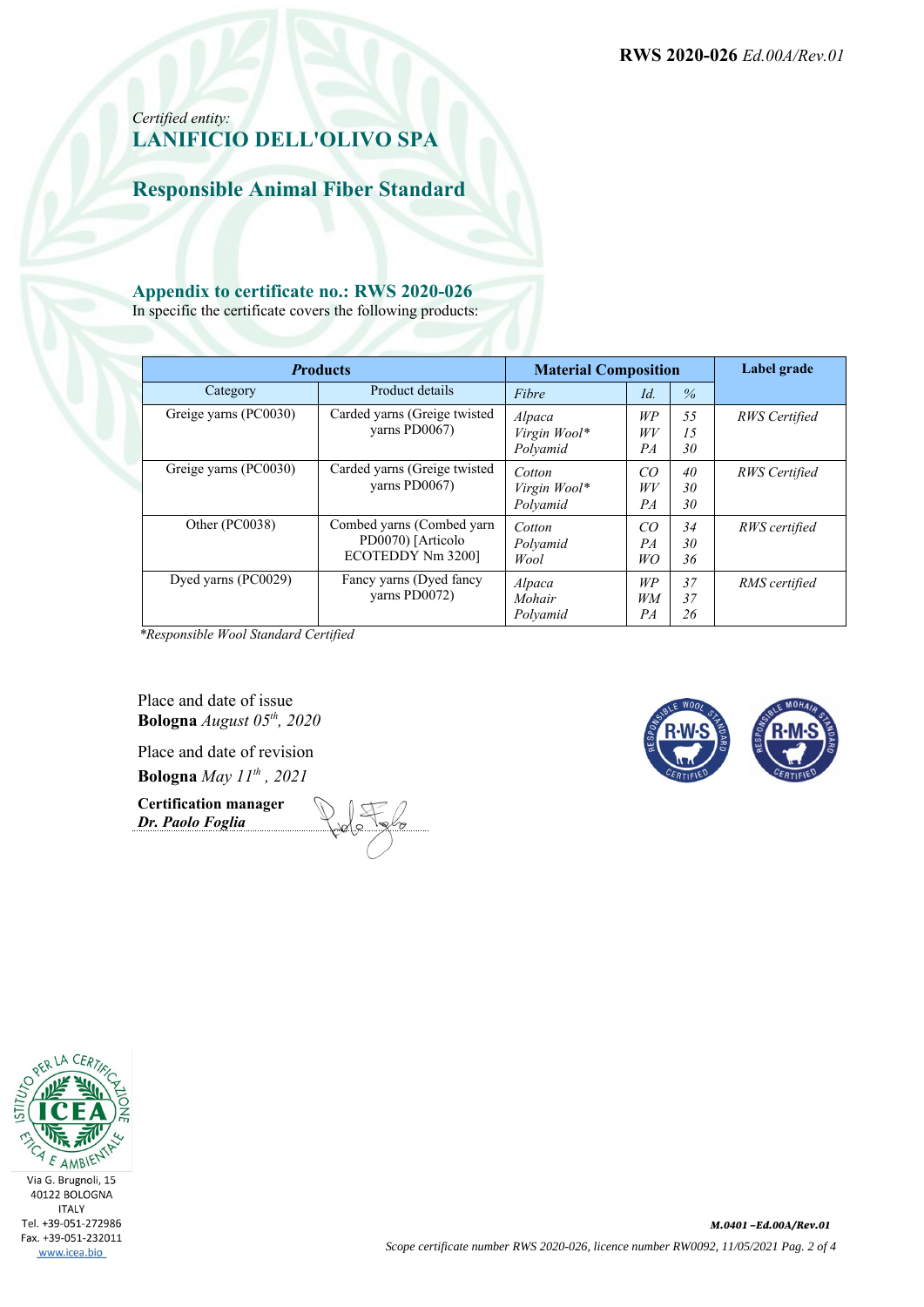#### *Certified entity:* **LANIFICIO DELL'OLIVO SPA**

**Responsible Animal Fiber Standard**

#### **Facility Appendix to certificate no.: RWS 2020-026**

Under the scope of this certificate the following facilities have been inspected and assessed. The listed processing steps/activities comply with the corresponding criteria of the Responsible Animal Fiber Standard (RWS) for the certified products:

| Name of the facility | <b>Address</b>             | Processing steps / activities | Type of<br>relation |
|----------------------|----------------------------|-------------------------------|---------------------|
| LANIFICIO            | Via Fratelli Rosselli, 1   | Twisting                      | <b>FACILITY</b>     |
| DELL'OLIVO SPA       | Campi Bisenzio (Firenze) - |                               |                     |
|                      | Italy                      |                               |                     |

Place and date of issue **Bologna** *August 05th, 2020*

Place and date of revision **Bologna** *May 11th , 2021*

**Certification manager** *Dr. Paolo Foglia*